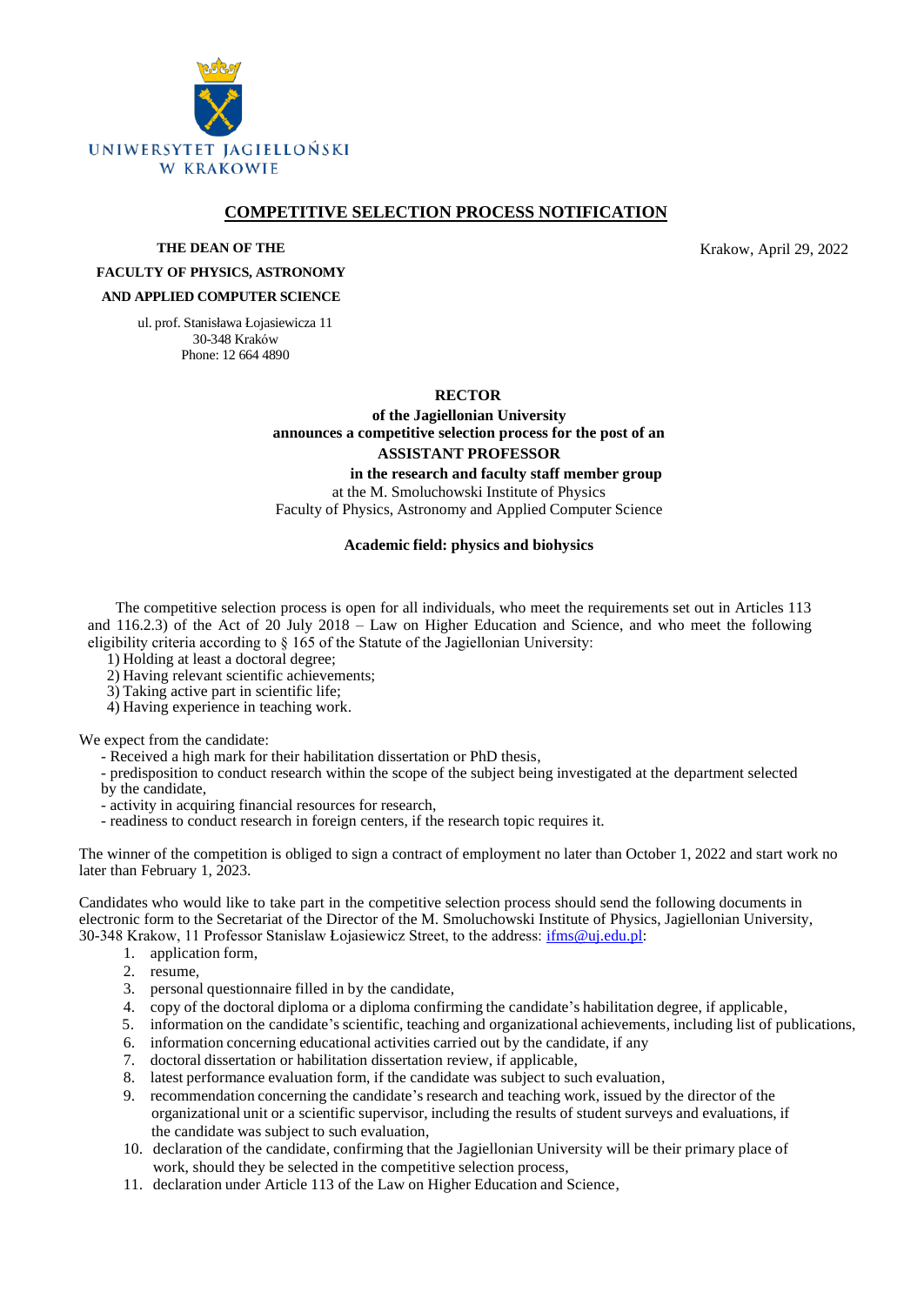- 12. declaration on acknowledging and accepting the rules and regulations concerning intellectual property management and commercialization in force at the Jagiellonian University,
- 13. information regarding processing of personal data.

**Opening date: April 29, 2022. Application submission deadline: May 30, 2022. Date of signing the contract: October 1, 2022, at the latest Employment starting date: February 1, 2023, at the latest**

Note: the Jagiellonian University does not provide housing.

**Declaration forms can be obtained at:** [https://cso.uj.edu.pl/en\\_GB/-nauczyciele](https://cso.uj.edu.pl/en_GB/-nauczyciele) in the 'Files to download' tab

When selecting candidates, Jagiellonian University is guided by the principles contained in the European Charter for Researchers and the Code of Conduct for the Recruitment of Researchers.

> On behalf of the Rector of the Jagiellonian University

> > Dean of the Faculty of Physics, Astronomy and Applied Computer Science